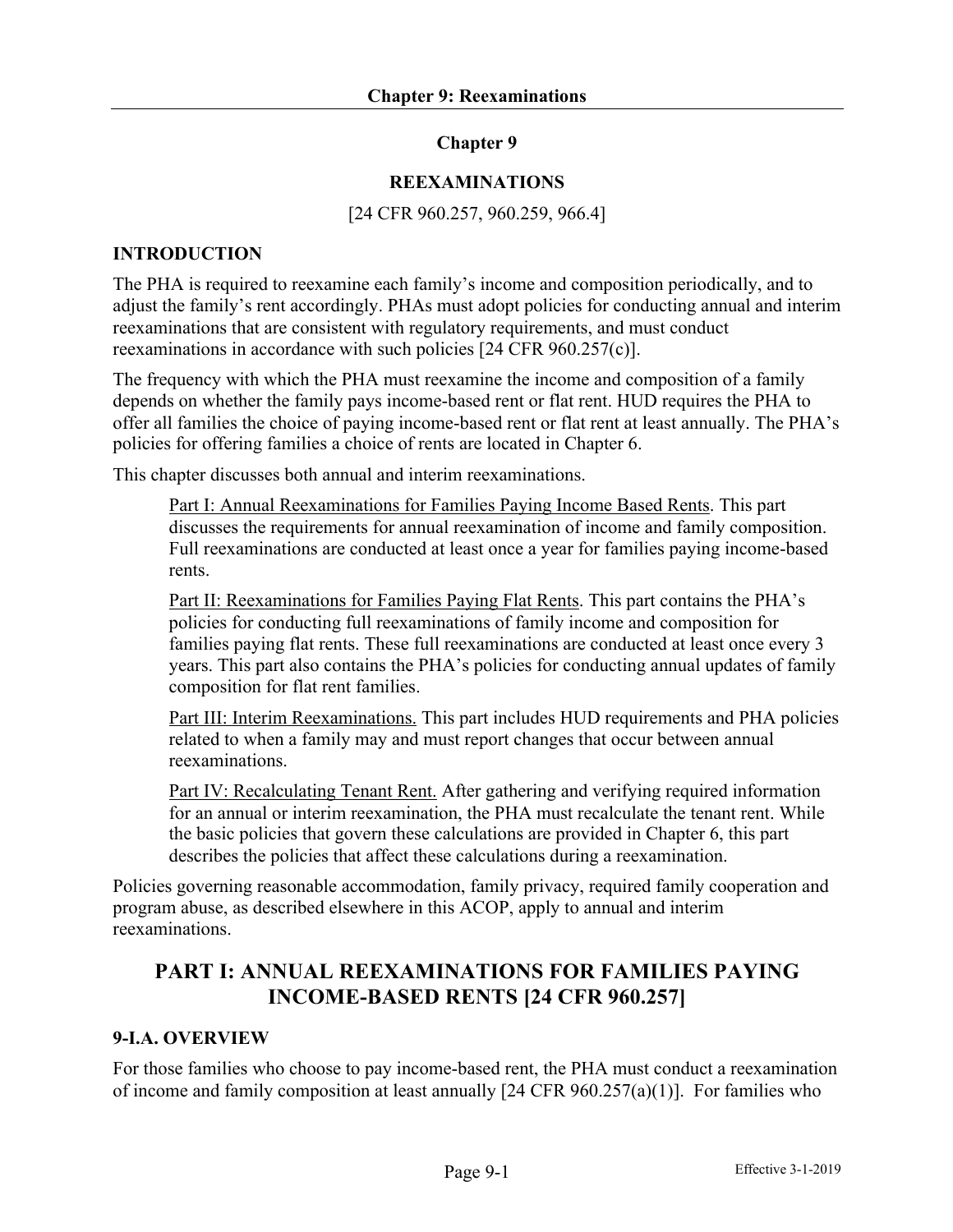choose flat rents, the PHA must conduct a reexamination of family composition at least annually, and must conduct a reexamination of family income at least once every 3 years [24 CFR  $960.257(a)(2)$ ]. Policies related to the reexamination process for families paying flat rent are located in Part II of this chapter.

For all residents of public housing, whether those residents are paying income-based or flat rents, the PHA must conduct an annual review of community service requirement compliance. This annual reexamination is also a good time to have residents sign consent forms for criminal background checks in case the criminal history of a resident is needed at some point for the purposes of lease enforcement or eviction.

The PHA is required to obtain all of the information necessary to conduct reexaminations. How that information will be collected is left to the discretion of the PHA. Families are required to provide current and accurate information on income, assets, allowances and deductions, family composition and community service compliance as part of the reexamination process [24 CFR 960.259].

This part contains the PHA's policies for conducting annual reexaminations.

## **9-I.B. SCHEDULING ANNUAL REEXAMINATIONS**

The PHA must establish a policy to ensure that the annual reexamination for each family paying an income-based rent is completed within a 12 month period [24 CFR 960.257(a)(1)]

> Generally, the PHA will schedule annual reexaminations to coincide with the family's anniversary date. The PHA will begin the annual reexamination process approximately 90 days in advance of the scheduled effective date.

*Anniversary date* is defined as 12 months from the effective date of the family's last annual reexamination or, during a family's first year in the program, from the effective date of the family's initial examination (admission).

If the family transfers to a new unit, the PHA will perform a new annual reexamination, and the anniversary date will be changed.

The PHA may also schedule an annual reexamination for completion prior to the anniversary date for administrative purposes.

## **Notification of and Participation in the Annual Reexamination Process**

The PHA must establish a policy indicating how annual reexaminations will be conducted, and if attendance at an interview is required, which family members must attend.

> Families generally are required to participate in an annual reexamination interview, which must be attended by the head of household, spouse, or cohead. If participation in an in-person interview poses a hardship because of a family member's disability, the family should contact the PHA to request a reasonable accommodation.

Notification of annual reexamination interviews will be sent by first-class mail and will contain the date, time, and location of the interview. In addition, it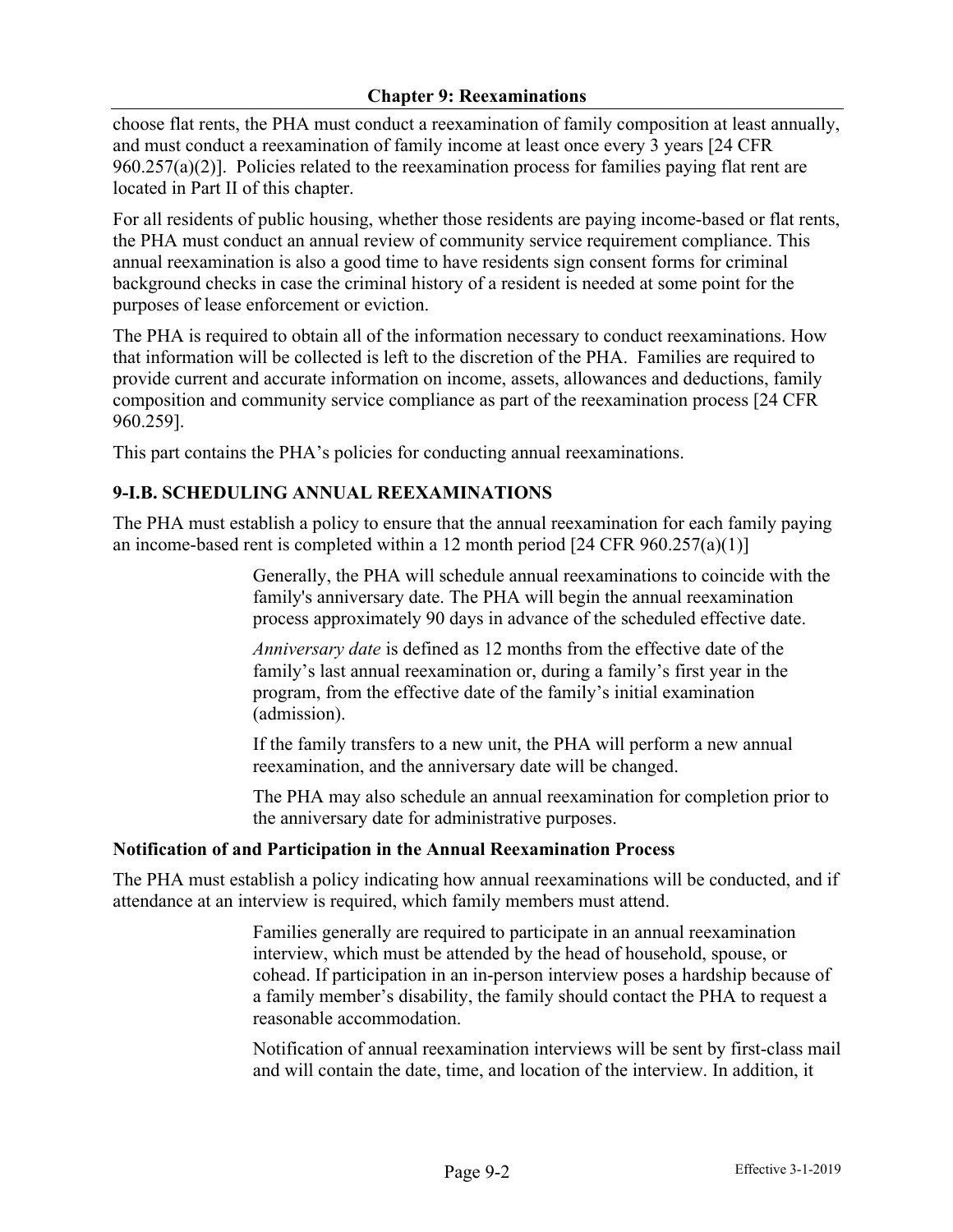will inform the family of the information and documentation that must be brought to the interview.

If the family is unable to attend a scheduled interview, the family should contact the PHA in advance of the interview to schedule a new appointment. In all circumstances, if a family does not attend the scheduled interview, the PHA will send a second notification with a new interview appointment time.

If a family fails to attend two scheduled interviews without PHA approval, the family will be in violation of their lease and may be terminated in accordance with the policies in Chapter 13.

An advocate, interpreter, or other assistant may assist the family in the interview process.

#### **9-I.C. CONDUCTING ANNUAL REEXAMINATIONS**

The terms of the public housing lease require the family to furnish information regarding income and family composition as may be necessary for the redetermination of rent, eligibility, and the appropriateness of the housing unit  $[24 \text{ CFR } 966.4(c)(2)].$ 

> Families will be asked to bring all required information (as described in the reexamination notice) to the reexamination appointment. The required information will include a PHA-designated reexamination form, an Authorization for the Release of Information/Privacy Act Notice, as well as supporting documentation related to the family's income, expenses, and family composition.

Any required documents or information that the family is unable to provide at the time of the interview must be provided within 10 business days of the interview. If the family is unable to obtain the information or materials within the required time frame, the family may request an extension.

If the family does not provide the required documents or information within the required time frame (plus any extensions), the family will be in violation of their lease and may be terminated in accordance with the policies in Chapter 13.

#### **Change in Unit Size**

Changes in family or household composition may make it appropriate to consider transferring the family to comply with occupancy standards. The PHA may use the results of the annual reexamination to require the family to move to an appropriate size unit [24 CFR 960.257(a)(4)]. Policies related to such transfers are located in Chapter 12.

#### **Criminal Background Checks**

Information obtained through criminal background checks may be used for lease enforcement and eviction [24 CFR 5.903(e)(1)(ii)]. Criminal background checks of residents will be conducted in accordance with the policy in Section 13-IV.B.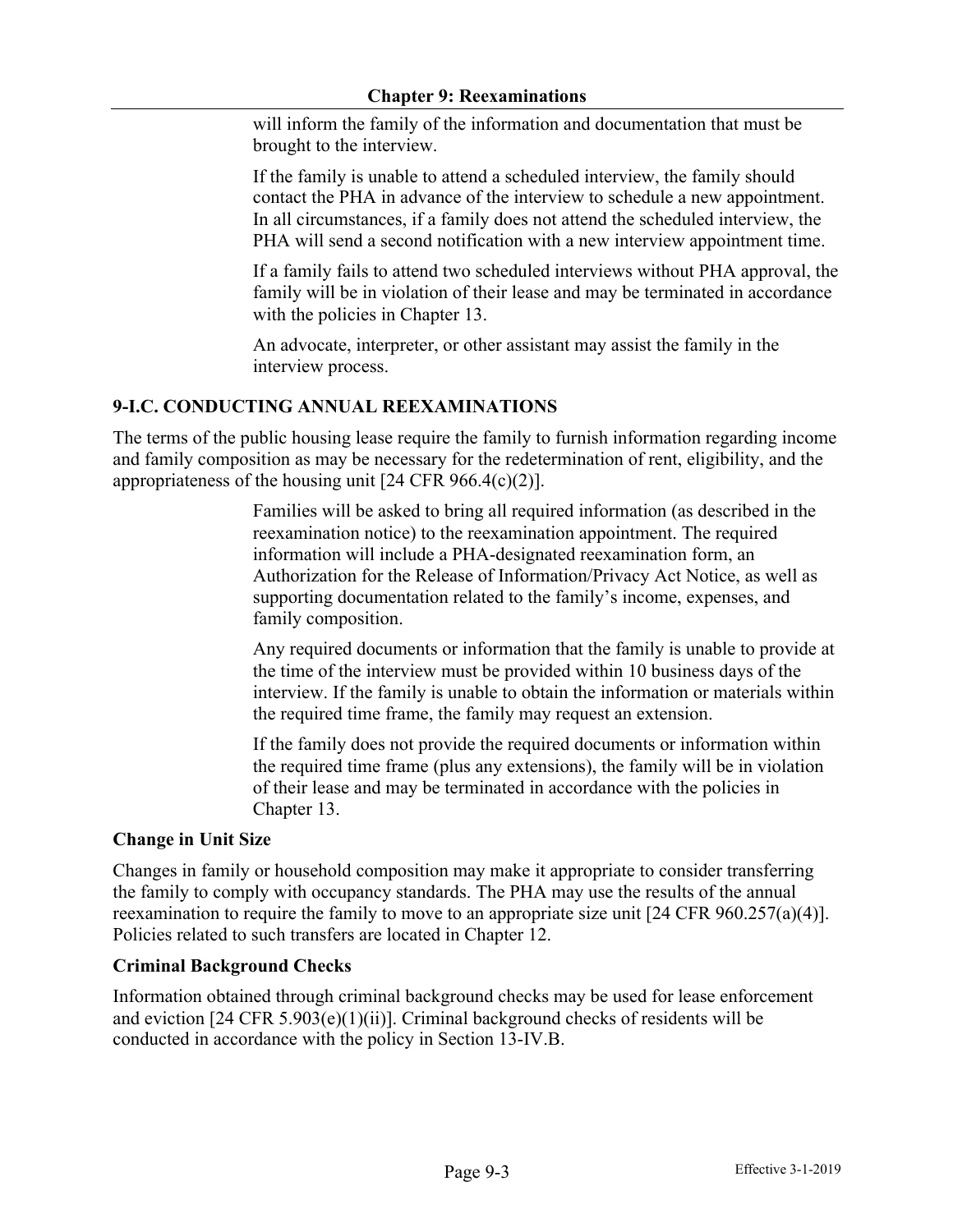#### PHA Policy

Each household member age 18 and over will be required to execute a consent form for a criminal background check as part of the annual reexamination process.

Additionally, HUD recommends that at annual reexaminations PHAs ask whether the tenant, or any member of the tenant's household, is subject to a lifetime sex offender registration requirement in any state [Notice PIH 2012-28].

#### PHA Policy

At the annual reexamination, the PHA will ask whether the tenant, or any member of the tenant's household, is subject to a lifetime sex offender registration requirement in any state. The PHA will use the Dru Sjodin National Sex Offender database to verify the information provided by the tenant.

If the PHA proposes to terminate assistance based on lifetime sex offender registration information, the PHA must notify the household of the proposed action and must provide the subject of the record and the tenant a copy of the record and an opportunity to dispute the accuracy and relevance of the information prior to termination. [24 CFR 5.903(f) and 5.905(d)]. (See Chapter 13.)

#### **Compliance with Community Service**

For families who include nonexempt individuals, the PHA must determine compliance with community service requirements once each 12 months [24 CFR 960.257(a)(3)].

See Chapter 11 for the PHA's policies governing compliance with the community service requirement.

In accordance with PIH Notice 2016-05(HA), tenants may self-certify.

#### **9-I.D. EFFECTIVE DATES**

As part of the annual reexamination process, the PHA must make appropriate adjustments in the rent after consultation with the family and upon verification of the information [24 CFR 960.257(a)].

> In general, an *increase* in the tenant rent that results from an annual reexamination will take effect on the family's anniversary date, and the family will be notified at least 30 days in advance.

If less than 30 days remain before the scheduled effective date, the increase will take effect on the first of the month following the end of the 30-day notice period.

If the PHA chooses to schedule an annual reexamination for completion prior to the family's anniversary date for administrative purposes, the effective date will be determined by the PHA, but will always allow for the 30-day notice period.

If the family causes a delay in processing the annual reexamination, *increases* in the tenant rent will be applied retroactively, to the scheduled effective date of the annual reexamination. The family will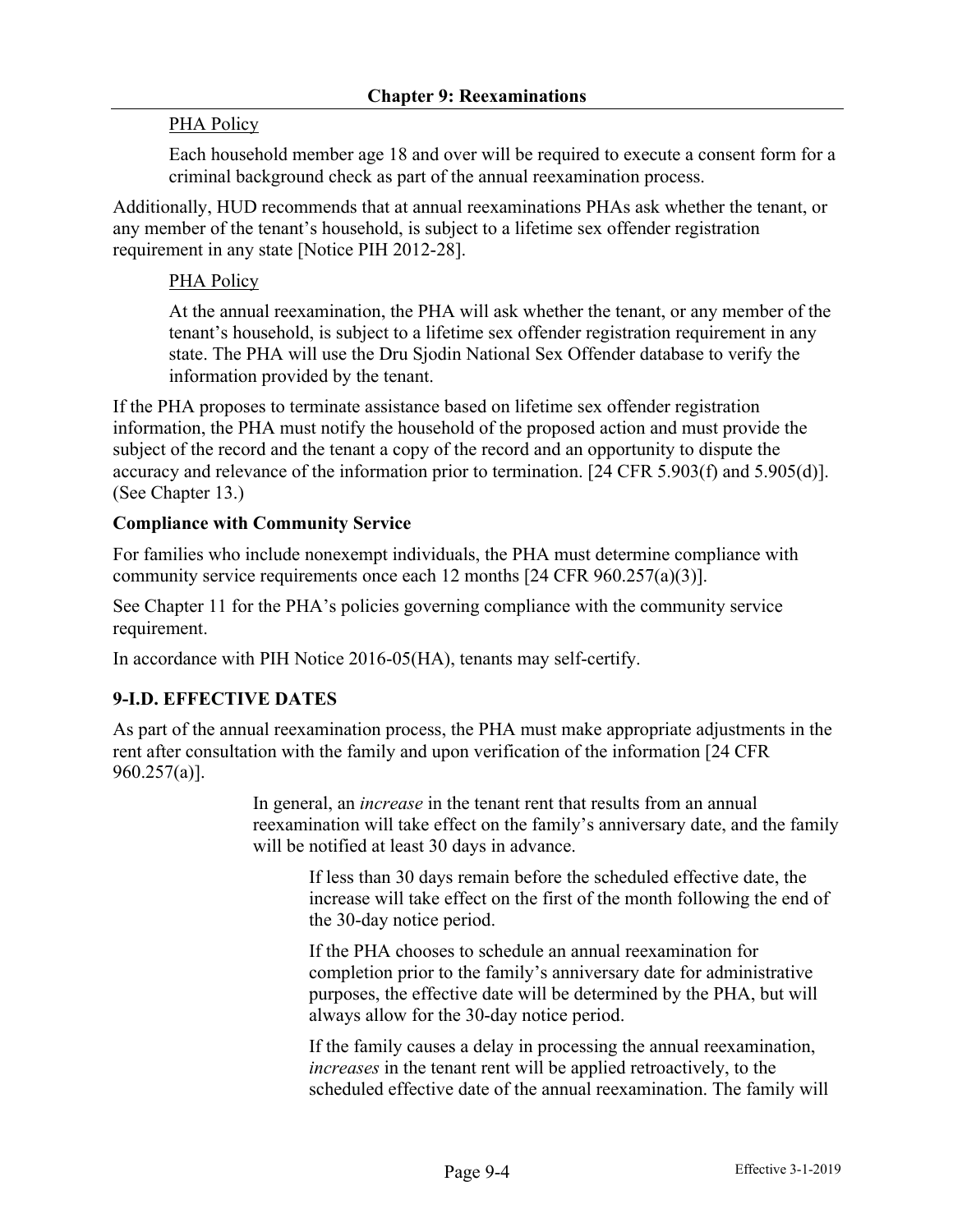be responsible for any underpaid rent and may be offered a repayment agreement in accordance with the policies in Chapter 16.

In general, a *decrease* in the tenant rent that results from an annual reexamination will take effect on the family's anniversary date.

> If the PHA chooses to schedule an annual reexamination for completion prior to the family's anniversary date for administrative purposes, the effective date will be determined by the PHA.

> If the family causes a delay in processing the annual reexamination, *decreases* in the tenant rent will be applied prospectively, from the first day of the month following completion of the reexamination processing.

Delays in reexamination processing are considered to be caused by the family if the family fails to provide information requested by the PHA by the date specified, and this delay prevents the PHA from completing the reexamination as scheduled.

# **PART II: REEXAMINATIONS FOR FAMILIES PAYING FLAT RENTS [24 CFR 960.257]**

## **9-II.A. OVERVIEW**

HUD requires that the PHA offer all families the choice of paying income-based rent or flat rent at least annually. The PHA's policies for offering families a choice of rents are located in Chapter 6.

For families who choose flat rents, the PHA must conduct a reexamination of family composition at least annually, and must conduct a reexamination of family income at least once every 3 years [24 CFR 960.257(a)(2)]. The PHA is only required to provide the amount of income-based rent the family might pay in those years that the PHA conducts a full reexamination of income and family composition, or upon request of the family after the family submits updated income information [24 CFR 960.253(e)(2)].

As it does for families that pay income-based rent, the PHA must also review compliance with the community service requirement for families with nonexempt individuals.

This part contains the PHA's policies for conducting reexaminations of families who choose to pay flat rents

## **9-II.B. FULL REEXAMINATION OF FAMILY INCOME AND COMPOSITION**

#### **Frequency of Reexamination**

For families paying flat rents, the PHA will conduct a full reexamination of family income and composition annually.

#### **Reexamination Policies**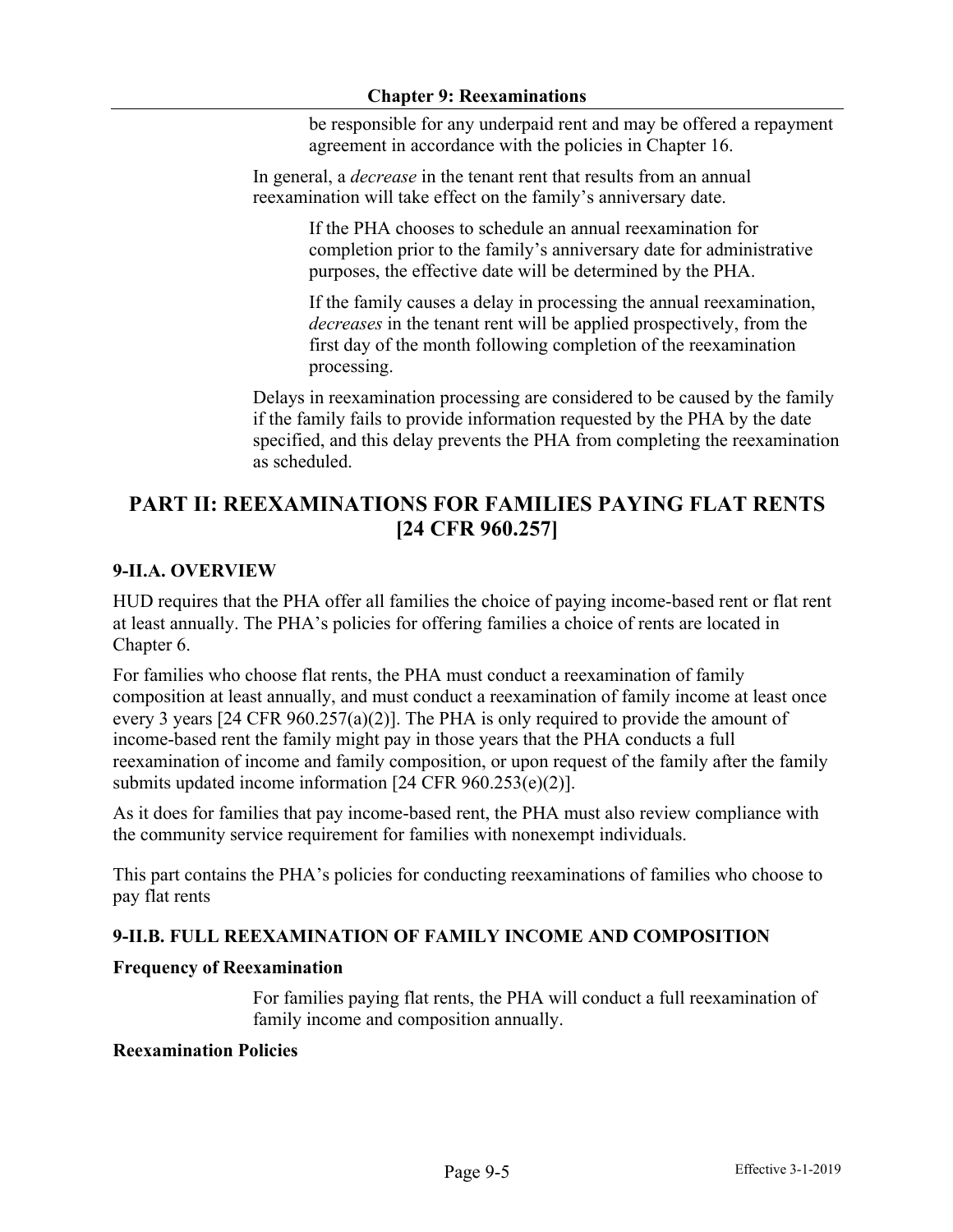In conducting full reexaminations for families paying flat rents, the PHA will follow the policies used for the annual reexamination of families paying income-based rent as set forth in Sections 9-I.B through 9-I.D above.

## **9-II.C. REEXAMINATION OF FAMILY COMPOSITION ("ANNUAL UPDATE")**

As noted above, full reexaminations are conducted every 3 years for families paying flat rents. In the years between full reexaminations, regulations require the PHA to conduct a reexamination of family composition ("annual update").

The annual update process is similar to the annual reexamination process, except that the PHA does not collect information about the family's income and expenses, unless the family requests the PHA to determine the amount of income-based rent the family would pay and submits updated income information.

The family's rent is not recalculated following an annual update.

Although this process is referred to in HUD regulations as a "reexamination of family composition," families are required to report any changes in family composition according to the PHA's interim policies in Part III of this chapter.

The purpose of the reexamination of family composition is to ensure that the size and type of unit in which the family is living is appropriate for the family's size and needs [PH Occ GB, p. 155].

#### **Scheduling**

The scheduling and timing of the annual update for flat rent families is identical to the scheduling of the annual reexamination for families paying income-based rents. Rather than duplicate the policies in this section, the policy references the policies in Part I of this chapter.

#### **Conducting Annual Updates**

The terms of the public housing lease require the family to furnish information necessary for the redetermination of rent and family composition [24 CFR 966.4(c)(2)].

#### PHA Policy

Generally, the family will not be required to attend an interview for an annual update. However, if the PHA determines that an interview is warranted, the family may be required to attend.

Notification of the annual update will be sent by first-class mail and will inform the family of the information and documentation that must be provided to the PHA. The family will have 10 business days to submit the required information to the PHA. If the family is unable to obtain the information or documents within the required time frame, the family may request an extension. The PHA will accept required documentation by mail, by fax, or in person.

If the family's submission is incomplete, or the family does not submit the information in the required time frame, the PHA will send a second written notice to the family. The family will have 10 business days from the date of the second notice to provide the missing information or documentation to the PHA.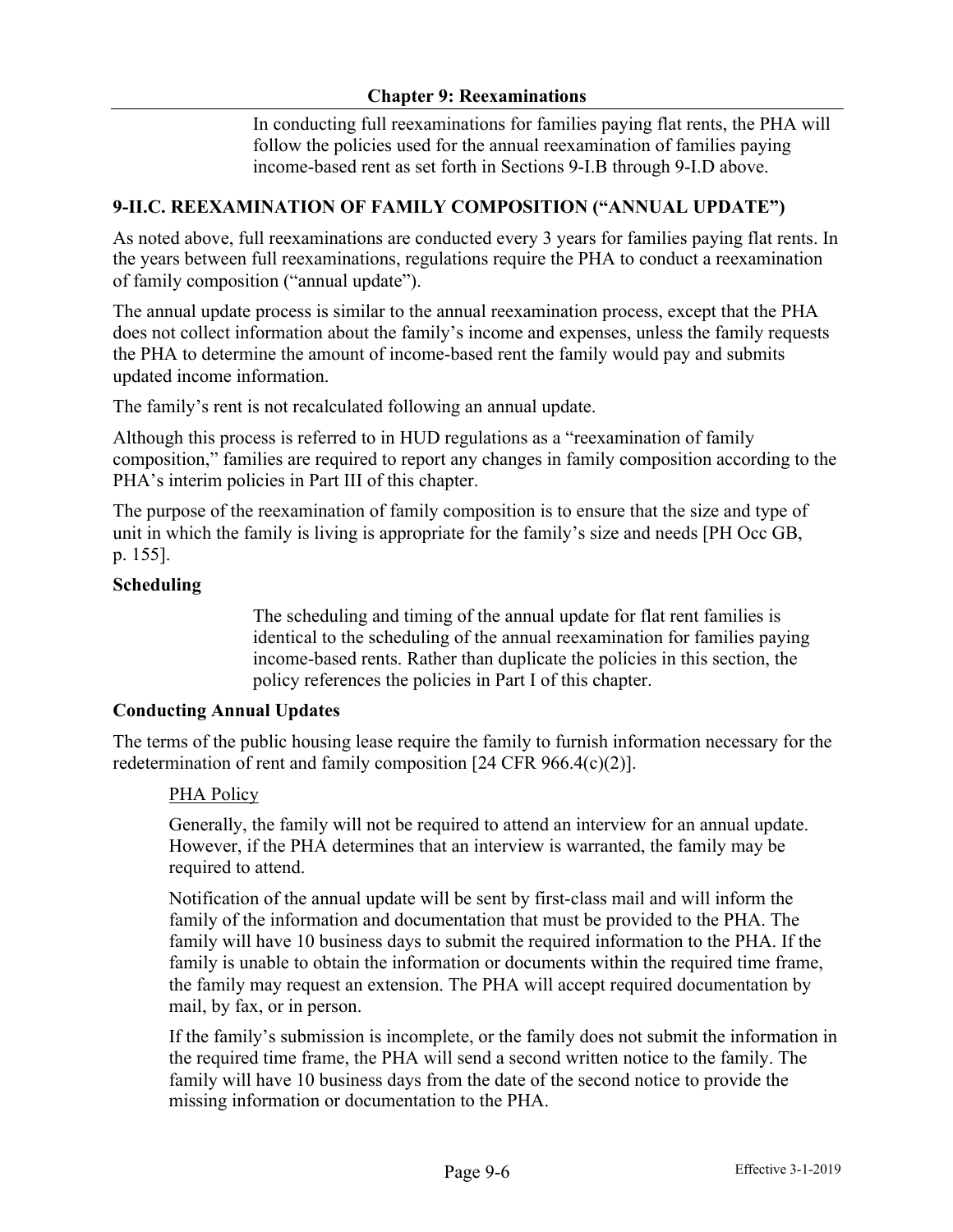If the family does not provide the required documents or information within the required time frame (plus any extensions), the family will be in violation of their lease and may be terminated in accordance with the policies in Chapter 13.

## *Change in Unit Size*

Changes in family or household composition may make it appropriate to consider transferring the family to comply with occupancy standards. The PHA may use the results of the annual update to require the family to move to an appropriate size unit [24 CFR 960.257(a)(4)]. Policies related to such transfers are located in Chapter 12.

The PHA has discretion on transfer due to over-housing if the transfer impacts total Public Housing unit occupancy (if there are many same sized units available, the PHA may choose not to immediately correct an over-housed family size)

## *Criminal Background Checks*

Each household member age 18 and over will be required to execute a consent form for a criminal background check as part of the annual update process.

## *Compliance with Community Service*

For families who include nonexempt individuals, the PHA must determine compliance with community service requirements once each 12 months [24 CFR 960.257(a)(3)]. Policies governing compliance with community service requirements are contained in Chapter 11.

# **PART III: INTERIM REEXAMINATIONS [24 CFR 960.257; 24 CFR 966.4]**

## **9-III.A. OVERVIEW**

Family circumstances may change during the period between annual reexaminations. HUD and PHA policies define the types of information about changes in family circumstances that must be reported, and under what circumstances the PHA must process interim reexaminations to reflect those changes. HUD regulations also permit the PHA to conduct interim reexaminations of income or family composition at any time.

In addition to specifying what information the family must report, HUD regulations permit the family to request an interim determination if other aspects of the family's income or composition change. The PHA must complete the interim reexamination within a reasonable time after the family's request.

This part includes HUD and PHA policies that describe the changes families are *required* to report, the changes families *may choose* to report, and how the PHA will process both PHA- and family-initiated interim reexaminations.

## **9-III.B. CHANGES IN FAMILY AND HOUSEHOLD COMPOSITION**

The PHA must adopt policies prescribing when and under what conditions the family must report changes in family composition. However, due to provisions of the public housing lease, the PHA has limited discretion in this area.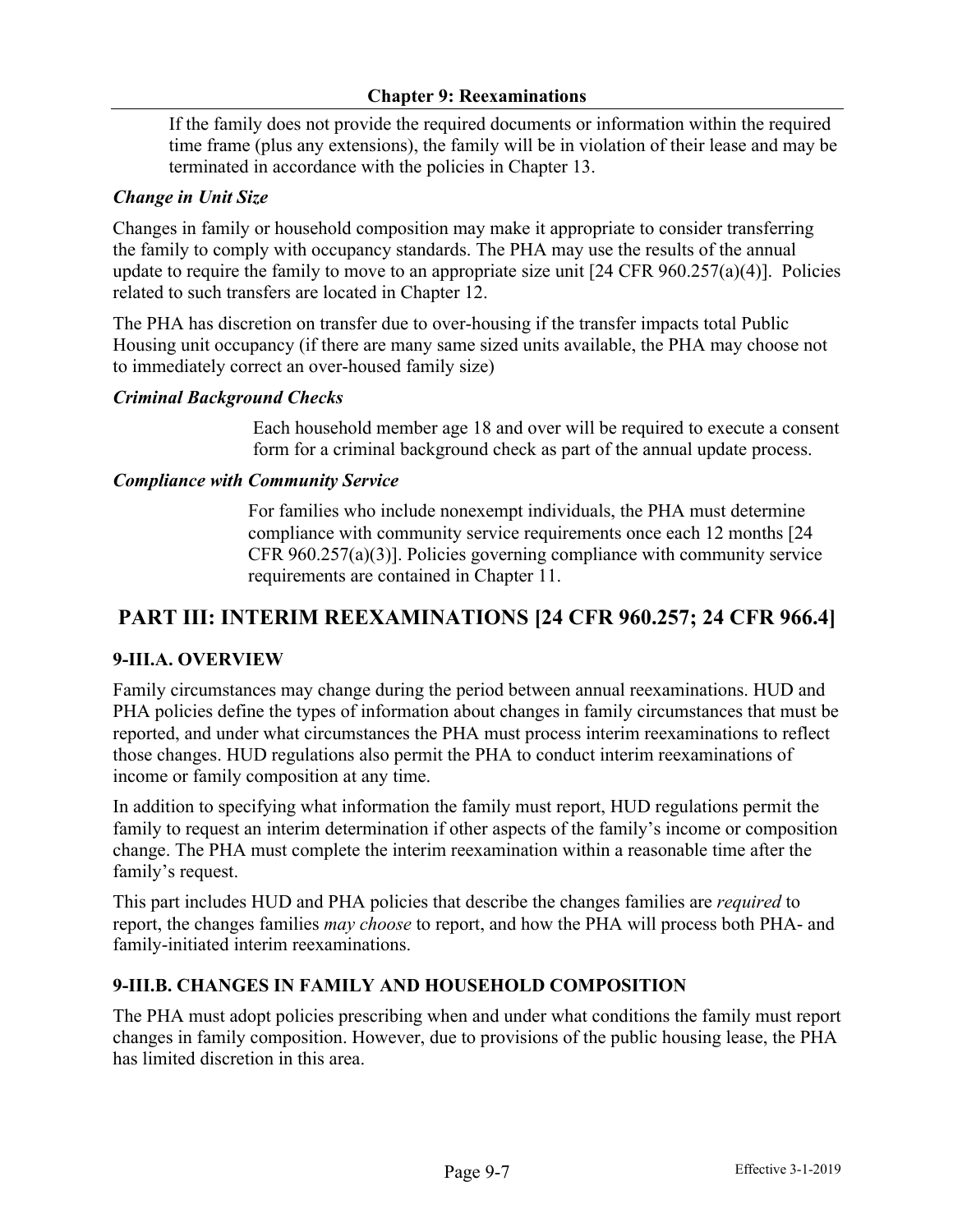Changes in family or household composition may make it appropriate to consider transferring the family to comply with occupancy standards. Policies related to such transfers are located in Chapter 12.

#### PHA Policy

All families, those paying income-based rent as well as flat rent, must report all changes in family and household composition that occur between annual reexaminations (or annual updates).

The PHA will conduct interim reexaminations to account for any changes in household composition that occur between annual reexaminations.

#### **New Family Members Not Requiring Approval**

The addition of a family member as a result of birth, adoption, or court-awarded custody does not require PHA approval. However, the family is required to promptly notify the PHA of the addition [24 CFR 966.4(a)(1)(v)].

#### PHA Policy

The family must inform the PHA of the birth, adoption, or court-awarded custody of a child within 10 business days.

#### **New Family and Household Members Requiring Approval**

With the exception of children who join the family as a result of birth, adoption, or courtawarded custody, a family must request PHA approval to add a new family member [24 CFR 966.4(a)(1)(v)] or other household member (live-in aide or foster child) [24 CFR 966.4(d)(3)].

The PHA may adopt reasonable policies concerning residence by a foster child or a live-in aide, and defining the circumstances in which PHA consent will be given or denied. Under such policies, the factors considered by the PHA may include  $[24 \text{ CFR } 966.4(d)(3)(i)]$ :

- Whether the addition of a new occupant may necessitate a transfer of the family to another unit, and whether such units are available.
- The PHA<sup>'s</sup> obligation to make reasonable accommodation for persons with disabilities.

## PHA Policy

Families must request PHA approval to add a new family member, live-in aide, foster child, or foster adult. This includes any person not on the lease who is expected to stay in the unit for more than 14 consecutive days or a total of 30 cumulative calendar days during any 12-month period and therefore no longer qualifies as a "guest." Requests must be made in writing and approved by the PHA prior to the individual moving into the unit.

If adding a person to a household (other than a child by birth, adoption, or court-awarded custody) will require a transfer to a larger size unit (under the transfer policy in Chapter 12), the PHA will approve the addition only if the family can demonstrate that there are medical needs or other extenuating circumstances, including reasonable accommodation, that should be considered by the PHA. Exceptions will be made on a case-by-case basis.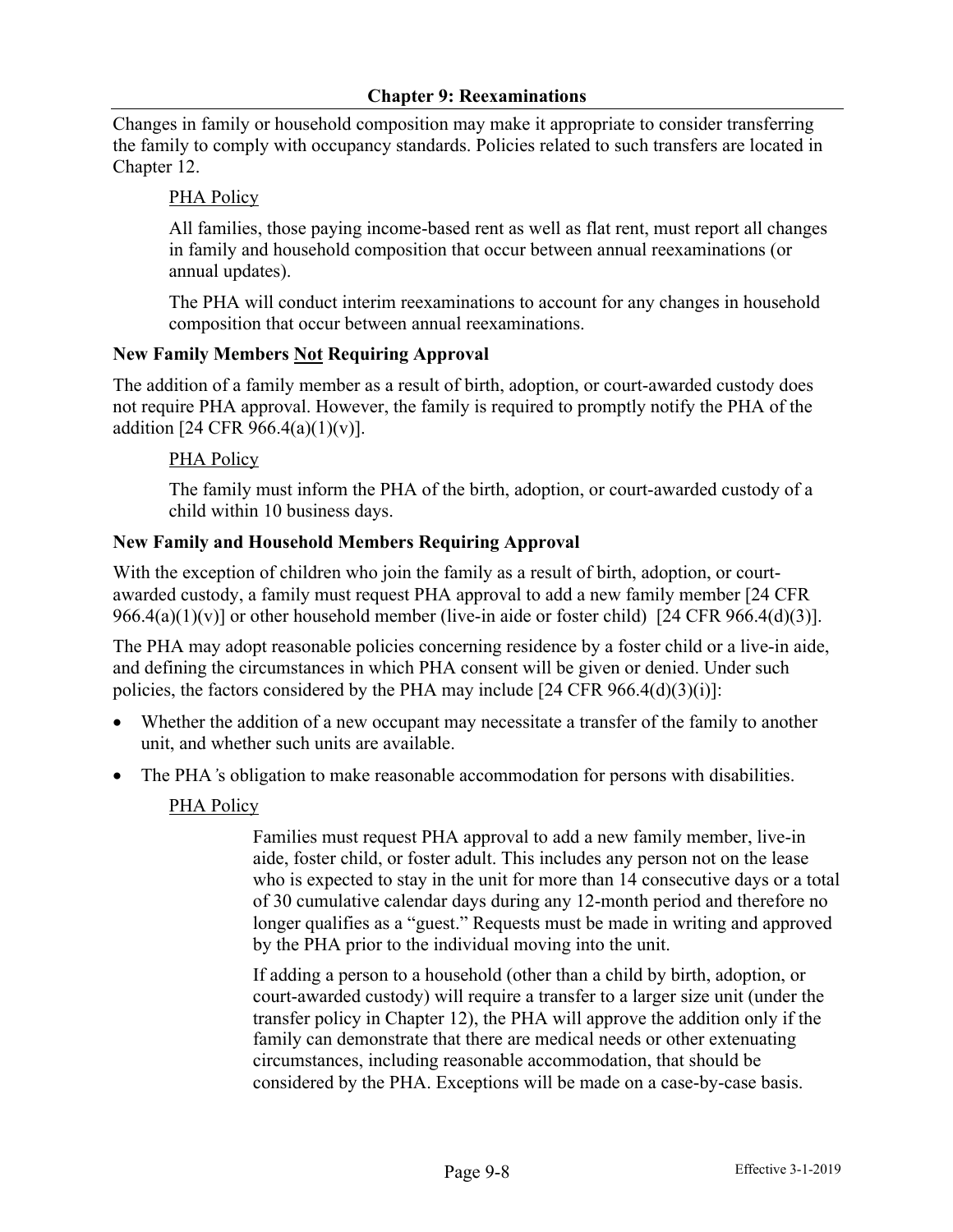Families must request PHA approval to add a new family member, live-in aide, foster child, or foster adult. This includes any person not on the lease who is expected to stay in the unit for more than 14 consecutive days or a total of 30 cumulative calendar days during any 12 month period, and therefore no longer qualifies as a "guest." Requests must be made in writing and approved by the PHA prior to the individual moving into the unit.

The PHA will not approve the addition of a new family or household member unless the individual meets the PHA's eligibility criteria (see Chapter 3) and documentation requirements (See Chapter 7, Part II).

If the PHA determines that an individual does not meet the PHA's eligibility criteria or documentation requirements, the PHA will notify the family in writing of its decision to deny approval of the new family or household member and the reasons for the denial.

The PHA will make its determination within 10 business days of receiving all information required to verify the individual's eligibility.

## **Departure of a Family or Household Member**

If a family member ceases to reside in the unit, the family must inform the PHA within 10 business days. This requirement also applies to family members who had been considered temporarily absent, who are now permanently absent.

If a live-in aide, foster child, or foster adult ceases to reside in the unit, the family must inform the PHA within 10 business days.

## **9-III.C. CHANGES AFFECTING INCOME OR EXPENSES**

Interim reexaminations can be scheduled either because the PHA has reason to believe that changes in income or expenses may have occurred, or because the family reports a change. When a family reports a change, the PHA may take different actions depending on whether the family reported the change voluntarily, or because it was required to do so.

## PHA Policy

This section only applies to families paying income-based rent. Families paying flat rent are not required to report changes in income or expenses.

#### **PHA-initiated Interim Reexaminations**

PHA-initiated interim reexaminations are those that are scheduled based on circumstances or criteria defined by the PHA. They are not scheduled because of changes reported by the family.

#### PHA Policy

The PHA will conduct interim reexaminations in each of the following instances:

> For families receiving the Earned Income Disallowance (EID), the PHA will conduct an interim reexamination at the start, to adjust the exclusion with any changes in income, and at the conclusion of the second 12 month exclusion period (50 percent phase-in period).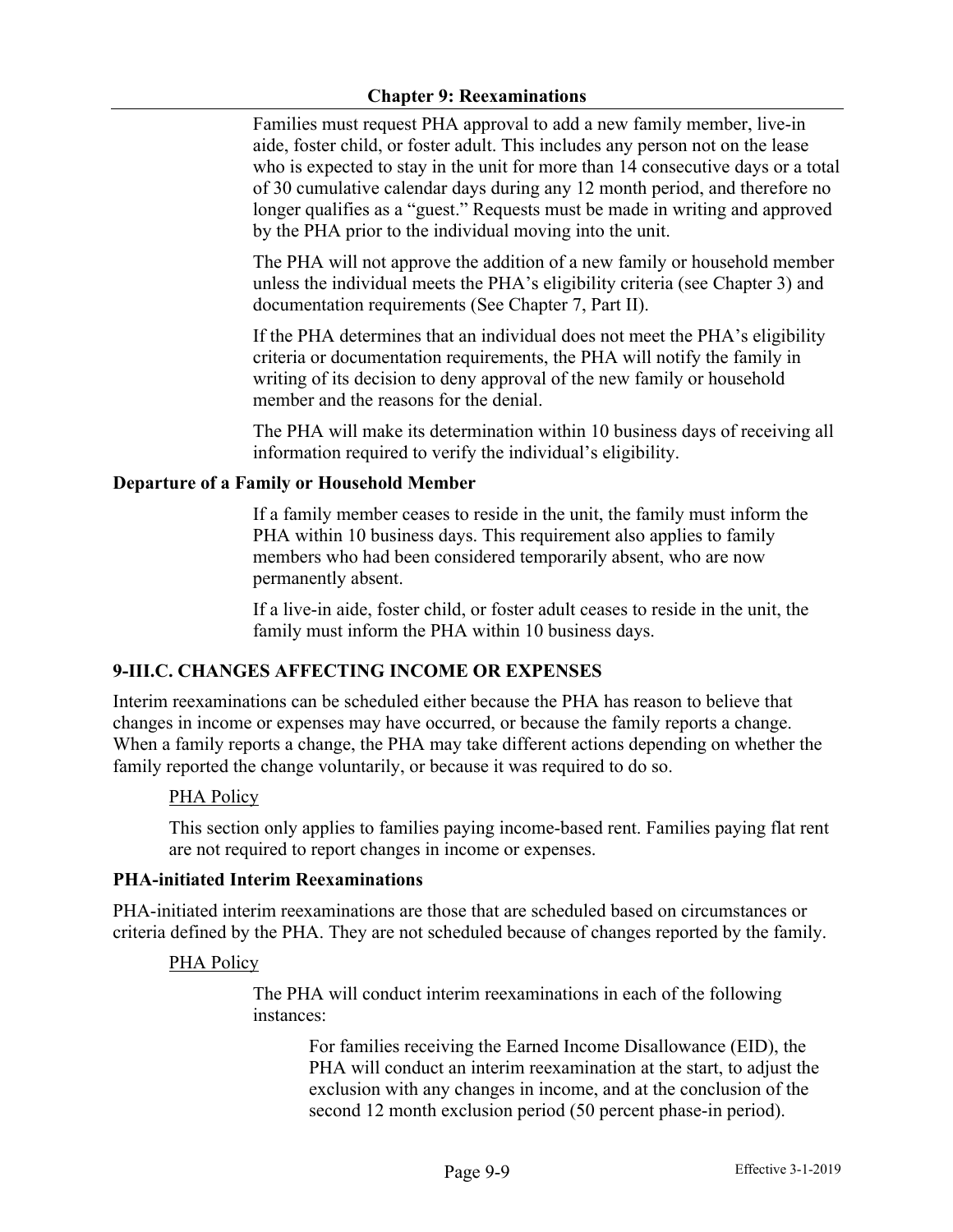If the family has reported zero income, the PHA will conduct an interim reexamination every 3 months as long as the family continues to report that they have no income.

If at the time of the annual reexamination, it is not feasible to anticipate a level of income for the next 12 months (e.g. seasonal or cyclic income); the PHA will schedule an interim reexamination to coincide with the end of the period for which it is feasible to project income.

If at the time of the annual reexamination, tenant declarations were used on a provisional basis due to the lack of third-party verification, and third-party verification becomes available, the PHA will conduct an interim reexamination.

The PHA may conduct an interim reexamination at any time in order to correct an error in a previous reexamination, or to investigate a tenant fraud complaint.

## **Family-Initiated Interim Reexaminations**

The PHA must adopt policies prescribing when and under what conditions the family must report changes in family income or expenses [24 CFR 960.257(c)]. In addition, HUD regulations require that the family be permitted to obtain an interim reexamination any time the family has experienced a change in circumstances since the last determination [24 CFR 960.257(b)].

## *Required Reporting*

HUD regulations give the PHA the discretion to determine the circumstances under which families will be required to report changes affecting income.

## **PHA Policy**

The PHA may require families to report some, all, or none of the changes in income or expenses that would result in a rent increase.

> Families are required to report all increases and decreases in earned income (including new employment) and changes in family composition within 10 business days of the date the change takes effect.

## *Optional Reporting*

The family may request an interim reexamination any time the family has experienced a change in circumstances since the last determination [24 CFR 960.257(b)]. The PHA must process the request if the family reports a change that will result in a reduced family income [PH Occ GB, p. 159].

If a family reports a decrease in income from the loss of welfare benefits due to fraud or noncompliance with a welfare agency requirement to participate in an economic self-sufficiency program, the family's share of the rent will not be reduced [24 CFR 5.615]. For more information regarding the requirement to impute welfare income see Chapter 6.

## PHA Policy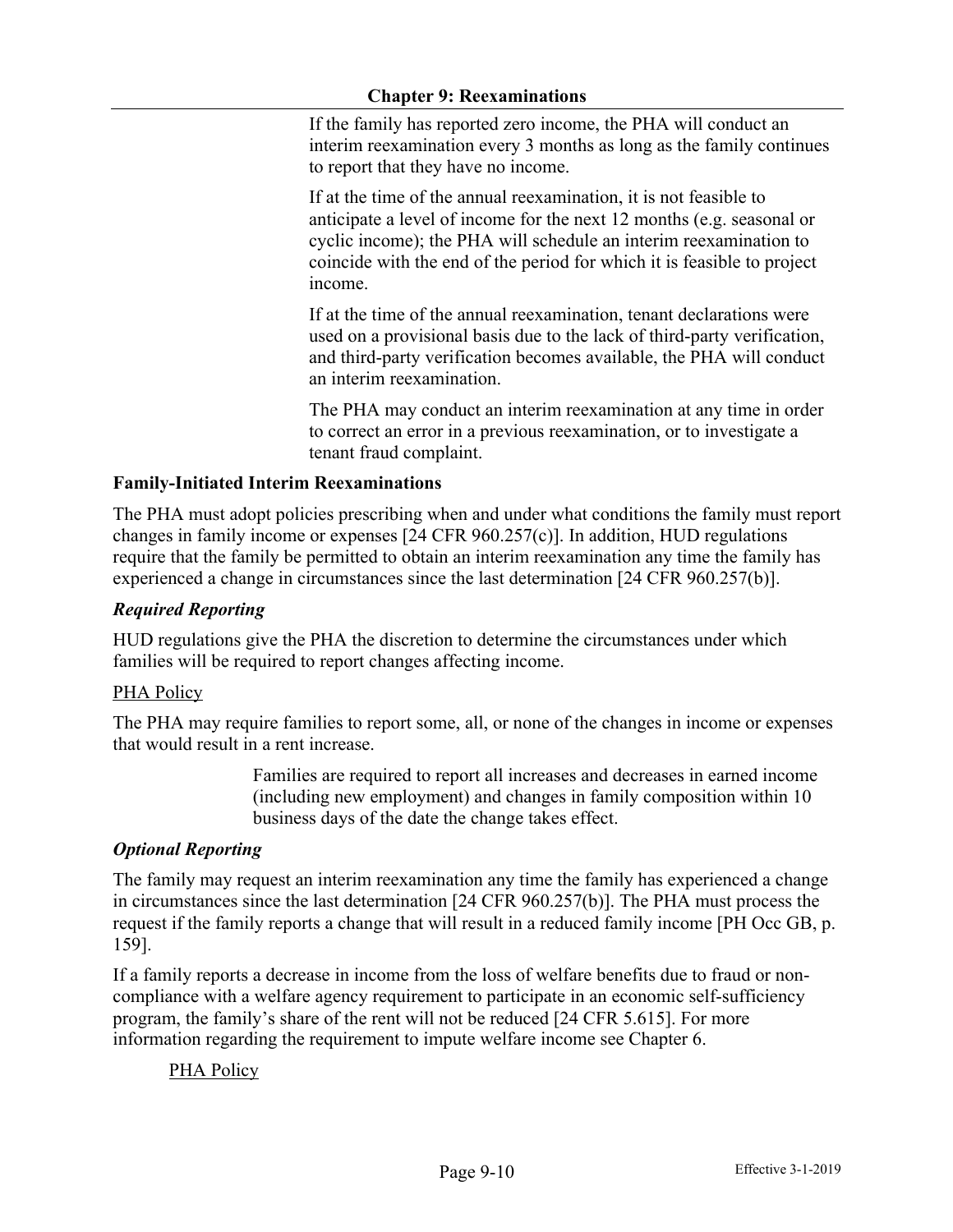If a family reports a change that it was not required to report and that would result in an increase in the tenant rent, the PHA will note the information in the tenant file, but will not conduct an interim reexamination.

If a family reports a change that it was not required to report and that would result in a decrease in the tenant rent, the PHA will conduct an interim reexamination. See Section 9-III.D. for effective dates.

Families may report changes in income or expenses at any time.

#### **9-III.D. PROCESSING THE INTERIM REEXAMINATION**

#### **Method of Reporting**

The family may notify the PHA of changes either orally or in writing. If the family provides oral notice, the PHA may also require the family to submit the changes in writing.

Generally, the family will not be required to attend an interview for an interim reexamination. However, if the PHA determines that an interview is warranted, the family may be required to attend.

Based on the type of change reported, the PHA will determine the documentation the family will be required to submit. The family must submit any required information or documents within 10 business days of receiving a request from the PHA. This time frame may be extended for good cause with PHA approval. The PHA will accept required documentation by mail, by fax, or in person.

#### **Effective Dates**

The PHA must make the interim reexamination within 14 working days after the family request [24 CFR 960.257(b)].

If the tenant rent is to *increase*:

The increase generally will be effective on the first of the month following 30 days' notice to the family.

If a family fails to report a change within the required time frames, or fails to provide all required information within the required time frames, the increase will be applied retroactively, to the date it would have been effective had the information been provided on a timely basis. The family will be responsible for any underpaid rent and may be offered a repayment agreement in accordance with the policies in Chapter 16.

If the tenant rent is to *decrease*:

The decrease will be effective on the first day of the month following the month in which the change was reported. In cases where the change cannot be verified until after the date the change would have become effective, the change will be made retroactively.